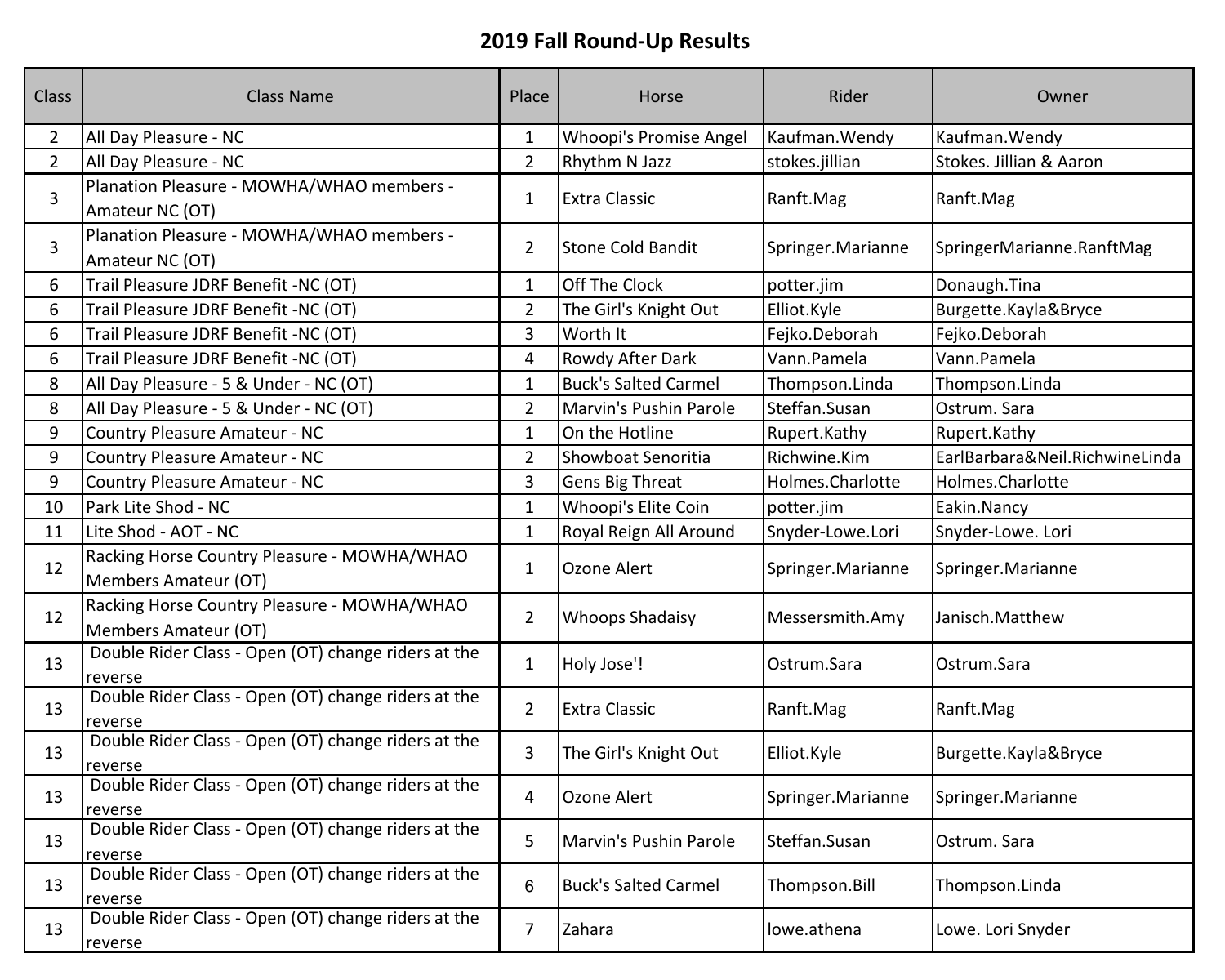| 13 | Double Rider Class - Open (OT) change riders at the<br>reverse | 8              | <b>Whoops Shadaisy</b>        | Messersmith.Amy   | Janisch.Matthew                |
|----|----------------------------------------------------------------|----------------|-------------------------------|-------------------|--------------------------------|
| 13 | Double Rider Class - Open (OT) change riders at the<br>reverse |                | Rhythm N Jazz                 | stokes.jillian    | Stokes. Jillian & Aaron        |
| 13 | Double Rider Class - Open (OT) change riders at the<br>reverse |                | Ivory's Miss Madison          | Auck.Jenn         | Baer.Dick                      |
| 13 | Double Rider Class - Open (OT) change riders at the<br>reverse |                | General Sky Pushin Cash       | Gulley.Jenn       | Davis.John                     |
| 13 | Double Rider Class - Open (OT) change riders at the<br>reverse |                | Ringo                         | Kurtzman. Thalia  | Kurtzman. Thalia               |
| 15 | Country Pleasure - 5 & Under - NC (OT)                         | $\mathbf{1}$   | Rowdy Reward                  | potter.jim        | Donaugh.Tina                   |
| 15 | Country Pleasure - 5 & Under - NC (OT)                         | $\overline{2}$ | <b>Buck's Salted Carmel</b>   | Thompson.Linda    | Thompson.Linda                 |
| 16 | Plantation Pleasure - JDRF Benefit - NC (OT)                   | $\mathbf{1}$   | <b>Extra Classic</b>          | Kaufman. Wendy    | Ranft.Mag                      |
| 16 | Plantation Pleasure - JDRF Benefit - NC (OT)                   | $\overline{2}$ | Yardley                       | potter.jim        | Ranft.Mag                      |
| 16 | Plantation Pleasure - JDRF Benefit - NC (OT)                   | $\overline{3}$ | <b>Stone Cold Bandit</b>      | Springer.Marianne | SpringerMarianne.RanftMag      |
| 17 | Trail Pleasure - 5 & Under - Amateur - NC (OT)                 | $\mathbf{1}$   | The Girl's Knight Out         | Burgett.Kala      | Burgette.Kayla&Bryce           |
| 17 | Trail Pleasure - 5 & Under - Amateur - NC (OT)                 | $\overline{2}$ | <b>Special Forces</b>         | Ranft.Mag         | Ranft.Mag                      |
| 17 | Trail Pleasure - 5 & Under - Amateur - NC (OT)                 | $\mathbf{3}$   | My Midnight Jazz              | Brown.Jennifer    | Brown.Jennifer                 |
| 18 | Lite Shod Pleasure - 3 gait (OT)                               | $\mathbf{1}$   | Rowdy Showstopper             | potter.jim        | Lawler.GordonandPam            |
| 19 | All Day Pleasure - JDRF Benefit - NC (OT)                      | $\mathbf 1$    | Zahara                        | lowe.athena       | Lowe. Lori Snyder              |
| 19 | All Day Pleasure - JDRF Benefit - NC (OT)                      | $\overline{2}$ | <b>Whoopi's Promise Angel</b> | Kaufman. Wendy    | Kaufman. Wendy                 |
| 19 | All Day Pleasure - JDRF Benefit - NC (OT)                      | 3              | Marvin's Pushin Parole        | Steffan.Susan     | Ostrum. Sara                   |
| 19 | All Day Pleasure - JDRF Benefit - NC (OT)                      | 4              | <b>Gens Big Threat</b>        | Holmes.Charlotte  | Holmes.Charlotte               |
| 19 | All Day Pleasure - JDRF Benefit - NC (OT)                      | 5              | Rhythm N Jazz                 | stokes.jillian    | Stokes. Jillian & Aaron        |
| 19 | All Day Pleasure - JDRF Benefit - NC (OT)                      | 6              | General Sky Pushin Cash       | Davis.John        | Davis.John                     |
| 19 | All Day Pleasure - JDRF Benefit - NC (OT)                      | $\overline{7}$ | Ivory's Miss Madison          | Auck.Julia        | Baer.Dick                      |
| 19 | All Day Pleasure - JDRF Benefit - NC (OT)                      | 8              | Ringo                         | Kurtzman.Thalia   | Kurtzman. Thalia               |
| 20 | Lite Shod Pleasure - 5 & Under - NC (OT)                       | $\mathbf{1}$   | Royal Reign All Around        | Snyder-Lowe.Lori  | Snyder-Lowe. Lori              |
| 21 | Country Pleasure JDRF Benefit - NC (OT)                        | $\mathbf 1$    | Showboat Senoritia            | Richwine.Kim      | EarlBarbara&Neil.RichwineLinda |
| 21 | Country Pleasure JDRF Benefit - NC (OT)                        | $\overline{2}$ | <b>Princess Power</b>         | Smith.Terri       | Smith.Terri                    |
| 21 | Country Pleasure JDRF Benefit - NC (OT)                        | $\overline{3}$ | Gens Big Threat               | Holmes.Charlotte  | Holmes.Charlotte               |
| 21 | Country Pleasure JDRF Benefit - NC (OT)                        | $\sqrt{4}$     | Who Dunit                     | Thompson.Kendra   | Thompson.Linda                 |
| 21 | Country Pleasure JDRF Benefit - NC (OT)                        | 5              | Ringo                         | Kurtzman.Thalia   | Kurtzman. Thalia               |
| 22 | Plantation Pleasure - 3 Gait (OT)                              | $\mathbf{1}$   | <b>Extra Classic</b>          | Ranft.Mag         | Ranft.Mag                      |
| 22 | Plantation Pleasure - 3 Gait (OT)                              | $\overline{2}$ | <b>Stone Cold Bandit</b>      | potter.jim        | SpringerMarianne.RanftMag      |
| 23 | Lite Shod - MOWHA/WHAO Members - Amateur -<br>NC (OT)          | $\mathbf{1}$   | Royal Reign All Around        | Snyder-Lowe.Lori  | Snyder-Lowe. Lori              |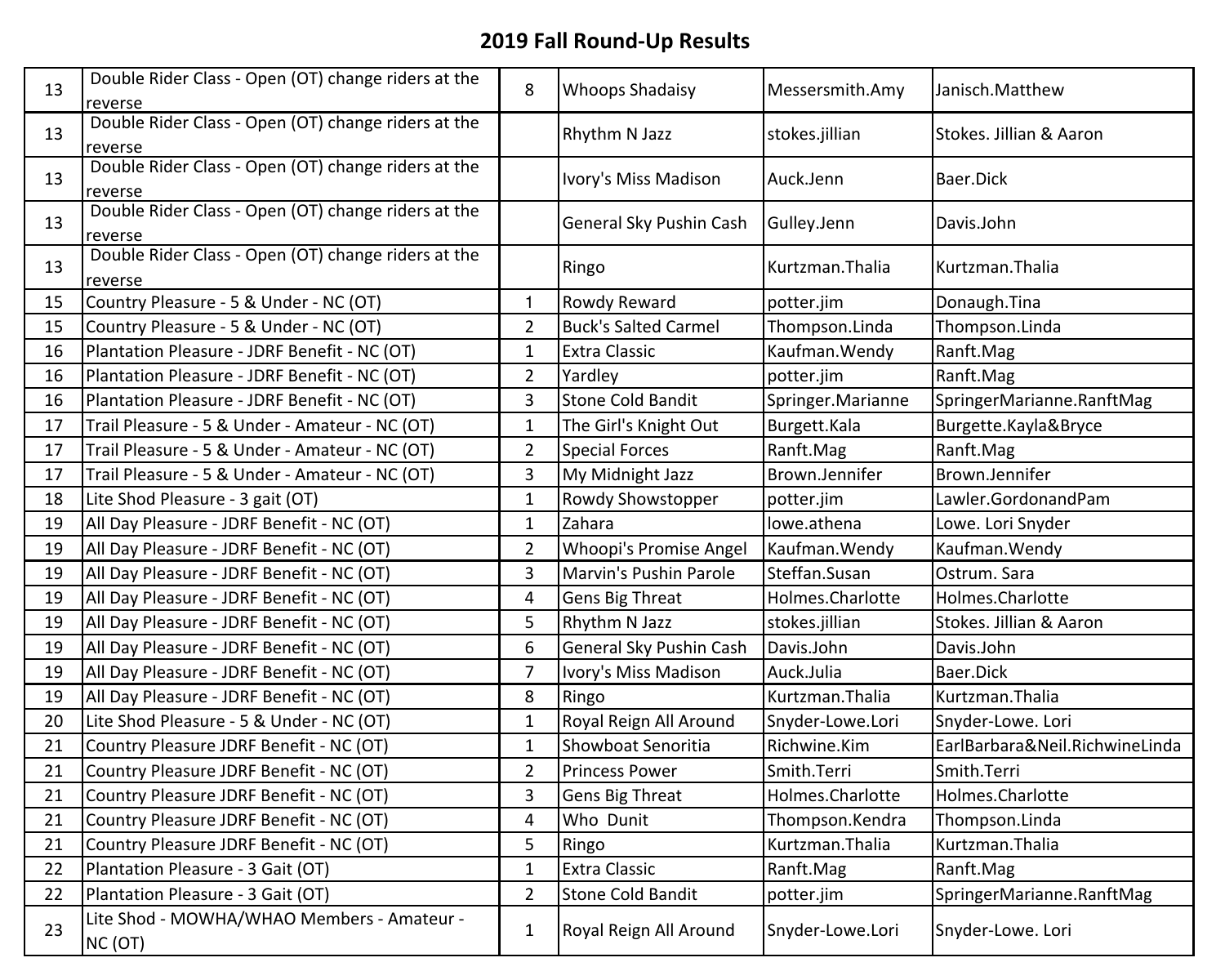| 26 | Trail Pleasure - MOWHA/WHAO members - Amateur<br>- NC (OT) | $\mathbf{1}$     | Leonardo DiCaprio          | Gushert.Kelli     | Gushert.Kelli     |
|----|------------------------------------------------------------|------------------|----------------------------|-------------------|-------------------|
| 26 | Trail Pleasure - MOWHA/WHAO members - Amateur<br>- NC (OT) | $\overline{2}$   | Rowdy After Dark           | Vann.Pamela       | Vann.Pamela       |
| 26 | Trail Pleasure - MOWHA/WHAO members - Amateur<br>- NC (OT) | 3                | Worth It                   | Fejko.Deborah     | Fejko.Deborah     |
| 26 | Trail Pleasure - MOWHA/WHAO members - Amateur<br>- NC (OT) | 4                | <b>Special Forces</b>      | Ranft.Mag         | Ranft.Mag         |
| 28 | Trail Pleasure Western - NC                                | $\mathbf{1}$     | Off The Clock              | potter.jim        | Donaugh.Tina      |
| 28 | Trail Pleasure Western - NC                                | $\overline{2}$   | Worth It                   | Page.Daneen       | Fejko.Deborah     |
| 29 | Racking Horse Country Pleasure - Western                   | $\mathbf{1}$     | Ozone Alert                | Springer.Marianne | Springer.Marianne |
| 29 | Racking Horse Country Pleasure - Western                   | $\overline{2}$   | <b>Whoops Shadaisy</b>     | Messersmith.Amy   | Janisch.Matthew   |
| 30 | All Day Pleasure - Western - Amateur - NC                  | $\mathbf{1}$     | Whoopi's Promise Angel     | Kaufman. Wendy    | Kaufman. Wendy    |
| 30 | All Day Pleasure - Western - Amateur - NC                  | $\overline{2}$   | Zahara                     | lowe.athena       | Lowe. Lori Snyder |
| 30 | All Day Pleasure - Western - Amateur - NC                  | 3                | <b>Major Matic</b>         | Jenkins.Megan     | Ranft.Mag         |
| 30 | All Day Pleasure - Western - Amateur - NC                  | 4                | Marvin's Pushin Parole     | Steffan.Susan     | Ostrum. Sara      |
| 30 | All Day Pleasure - Western - Amateur - NC                  | 5                | Gens Big Threat            | Holmes.Charlotte  | Holmes.Charlotte  |
| 30 | All Day Pleasure - Western - Amateur - NC                  | $\boldsymbol{6}$ | General Sky Pushin Cash    | Davis.John        | Davis.John        |
| 30 | All Day Pleasure - Western - Amateur - NC                  | $\overline{7}$   | Ivory's Miss Madison       | Auck.Julia        | Baer.Dick         |
| 30 | All Day Pleasure - Western - Amateur - NC                  | 8                | Who's Your Favorite        | Logan.Angela      | Logan. Angela     |
| 31 | Country Pleasure - Western - NC                            | $\mathbf{1}$     | Holy Jose'!                | Ostrum.Sara       | Ostrum.Sara       |
| 31 | Country Pleasure - Western - NC                            | $\overline{2}$   | <b>Princess Power</b>      | Smith.Terri       | Smith.Terri       |
| 31 | Country Pleasure - Western - NC                            | 3                | Rowdy Reward               | potter.jim        | Donaugh.Tina      |
| 31 | Country Pleasure - Western - NC                            | 4                | Who Dunit                  | Thompson.Kendra   | Thompson.Linda    |
| 33 | Park Lite Shod Western - Amateur - NC                      | $\mathbf{1}$     | Numero Uno                 | Brown.Jennifer    | Kline.Marjorie    |
| 34 | Plantation Pleasure Western - NC                           | $\mathbf{1}$     | Yardley                    | potter.jim        | Ranft.Mag         |
| 34 | Plantation Pleasure Western - NC                           | $\overline{2}$   | <b>Walkin Nine to Five</b> | ostrum.alex       | Ostrum.Sara       |
| 35 | TWH Western - Jr. Horse - 5 & Under - NC                   | $\mathbf{1}$     | Royal Reign All Around     | Snyder-Lowe.Lori  | Snyder-Lowe. Lori |
| 36 | <b>SSH Trail Pleasure - Western</b>                        | $\mathbf{1}$     | <b>Exclusive Chrome</b>    | Baird.Kaitlyn     | Baird.Katelyn     |
| 36 | SSH Trail Pleasure - Western                               | $\overline{2}$   | Who's Your Favorite        | Logan.Angela      | Logan. Angela     |
| 37 | Lite Shod Western - AOT - NC                               | $\mathbf{1}$     | Royal Reign All Around     | Snyder-Lowe.Lori  | Snyder-Lowe. Lori |
| 38 | TWH Youth Western - NC                                     | $\mathbf{1}$     | <b>Exclusive Chrome</b>    | Baird.Kaitlyn     | Baird.Katelyn     |
| 38 | <b>TWH Youth Western - NC</b>                              | $\overline{2}$   | Ivory's Miss Madison       | Auck.Julia        | Baer.Dick         |
| 39 | Trail Pleasure Western - AOT - NC                          | $\mathbf{1}$     | Leonardo DiCaprio          | Gushert.Kelli     | Gushert.Kelli     |
| 40 | Racking Horse Trail Pleasure - Western                     | $\mathbf{1}$     | Luxury Item                | Messersmith.Amy   | Messersmith.Amy   |
| 41 | Country Pleasure Western Amateur - NC                      | $\mathbf{1}$     | On the Hotline             | Rupert.Kathy      | Rupert.Kathy      |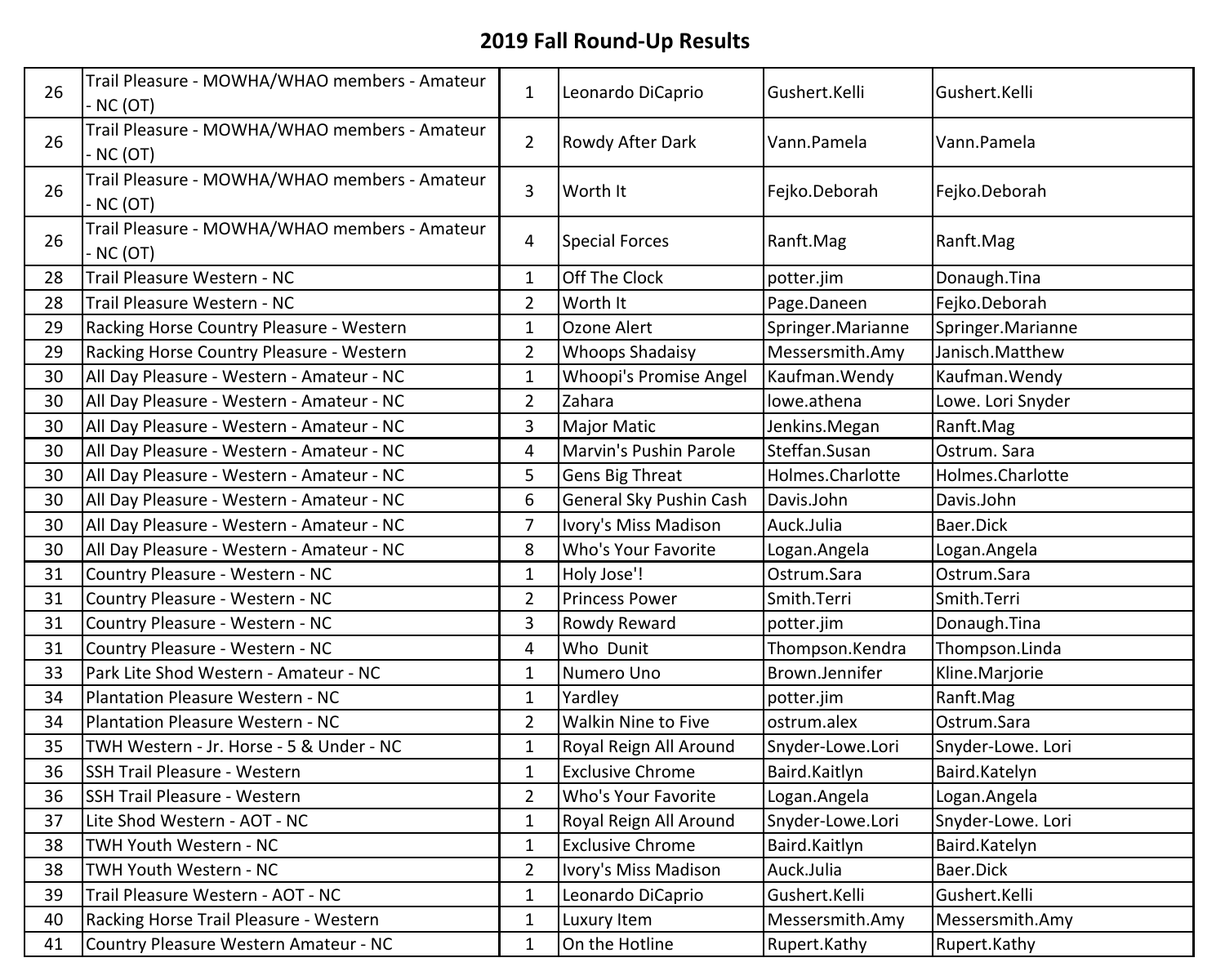| 41 | Country Pleasure Western Amateur - NC     | $\overline{2}$ | Showboat Senoritia          | Richwine.Kim      | EarlBarbara&Neil.RichwineLinda |
|----|-------------------------------------------|----------------|-----------------------------|-------------------|--------------------------------|
| 41 | Country Pleasure Western Amateur - NC     | 3              | Holy Jose'!                 | Ostrum.Sara       | Ostrum.Sara                    |
| 41 | Country Pleasure Western Amateur - NC     | 4              | <b>Buck's Salted Carmel</b> | Thompson.Linda    | Thompson.Linda                 |
| 41 | Country Pleasure Western Amateur - NC     | 5              | Who Dunit                   | Thompson.Kendra   | Thompson.Linda                 |
| 42 | Lite Shod Western Amateur - NC            | $\mathbf{1}$   | Royal Reign All Around      | Snyder-Lowe.Lori  | Snyder-Lowe. Lori              |
| 43 | Country Pleasure Western - AOT - NC       | $\mathbf{1}$   | Holy Jose'!                 | Ostrum.Sara       | Ostrum.Sara                    |
| 43 | Country Pleasure Western - AOT - NC       | $\overline{2}$ | <b>Princess Power</b>       | Smith.Terri       | Smith.Terri                    |
| 43 | Country Pleasure Western - AOT - NC       | 3              | On the Hotline              | Rupert.Kathy      | Rupert.Kathy                   |
| 43 | Country Pleasure Western - AOT - NC       | $\overline{4}$ | Gens Big Threat             | Holmes.Charlotte  | Holmes.Charlotte               |
| 43 | Country Pleasure Western - AOT - NC       | 5              | <b>Buck's Salted Carmel</b> | Thompson.Linda    | Thompson.Linda                 |
| 43 | Country Pleasure Western - AOT - NC       | 6              | Who Dunit                   | Thompson.Kendra   | Thompson.Linda                 |
| 44 | All Day Pleasure - Western - Amateur - NC | $\mathbf{1}$   | Whoopi's Promise Angel      | Kaufman. Wendy    | Kaufman. Wendy                 |
| 44 | All Day Pleasure - Western - Amateur - NC | $\overline{2}$ | Zahara                      | lowe.athena       | Lowe. Lori Snyder              |
| 44 | All Day Pleasure - Western - Amateur - NC | 3              | <b>Major Matic</b>          | Jenkins.Megan     | Ranft.Mag                      |
| 44 | All Day Pleasure - Western - Amateur - NC | 4              | General Sky Pushin Cash     | Davis.John        | Davis.John                     |
| 44 | All Day Pleasure - Western - Amateur - NC | 5              | Marvin's Pushin Parole      | Steffan.Susan     | Ostrum. Sara                   |
| 45 | SSH Open Shod - Western                   | $\mathbf 1$    | Ozone Alert                 | Springer.Marianne | Springer.Marianne              |
| 45 | SSH Open Shod - Western                   | $\overline{2}$ | <b>Exclusive Chrome</b>     | Baird.Kaitlyn     | Baird.Katelyn                  |
| 45 | SSH Open Shod - Western                   | 3              | Who's Your Favorite         | Logan.Angela      | Logan. Angela                  |
| 46 | Trail Pleasure Western - Amateur - NC     | $\mathbf{1}$   | Leonardo DiCaprio           | Gushert.Kelli     | Gushert.Kelli                  |
| 46 | Trail Pleasure Western - Amateur - NC     | $\overline{2}$ | Worth It                    | Fejko.Deborah     | Fejko.Deborah                  |
| 47 | Park Lite Shod Western - NC               | $\mathbf{1}$   | Numero Uno                  | Page.Daneen       | Kline.Marjorie                 |
| 48 | All Day Pleasure - Western - NC AOT       | $\mathbf 1$    | Zahara                      | lowe.athena       | Lowe. Lori Snyder              |
| 48 | All Day Pleasure - Western - NC AOT       | $\overline{2}$ | <b>Buck's Salted Carmel</b> | Thompson.Linda    | Thompson.Linda                 |
| 48 | All Day Pleasure - Western - NC AOT       | 3              | Gens Big Threat             | Holmes.Charlotte  | Holmes.Charlotte               |
| 48 | All Day Pleasure - Western - NC AOT       | $\overline{4}$ | General Sky Pushin Cash     | Davis.John        | Davis.John                     |
| 49 | Open Showmanship                          | $\mathbf{1}$   | Ivory's Miss Madison        | Auck.Julia        | Baer.Dick                      |
| 50 | SSH - 2 Years & Over                      | $\mathbf 1$    | Ozone Alert                 | Springer.Marianne | Springer.Marianne              |
| 50 | SSH - 2 Years & Over                      | $\overline{2}$ | Patch's blue Bird           | Mann.Ryann        | Mann.Ryann                     |
| 51 | Open Yearlings - No Pads                  | $\mathbf{1}$   | Jose Ritz Watch             | Thompson.Linda    | Thompson.Linda                 |
| 52 | TWH Pleasure Model - 2 Years & Over       | $\mathbf{1}$   | Worth It                    | Page.Daneen       | Fejko.Deborah                  |
| 52 | TWH Pleasure Model - 2 Years & Over       | $\overline{2}$ | Ozone Alert                 | Springer.Marianne | Springer.Marianne              |
| 52 | TWH Pleasure Model - 2 Years & Over       | 3              | Zahara                      | lowe.athena       | Lowe. Lori Snyder              |
| 53 | Open Weanlings - No pads                  | $\mathbf{1}$   | Wreck It Ralph              | Ostrum.Sara       | Ostrum.Sara                    |
| 54 | TWH Pleasure In Hand - 2 Yrs & Over       | $\mathbf{1}$   | Ozone Alert                 | Springer.Marianne | Springer.Marianne              |
| 54 | TWH Pleasure In Hand - 2 Yrs & Over       | $\overline{2}$ | Zahara                      | lowe.athena       | Lowe. Lori Snyder              |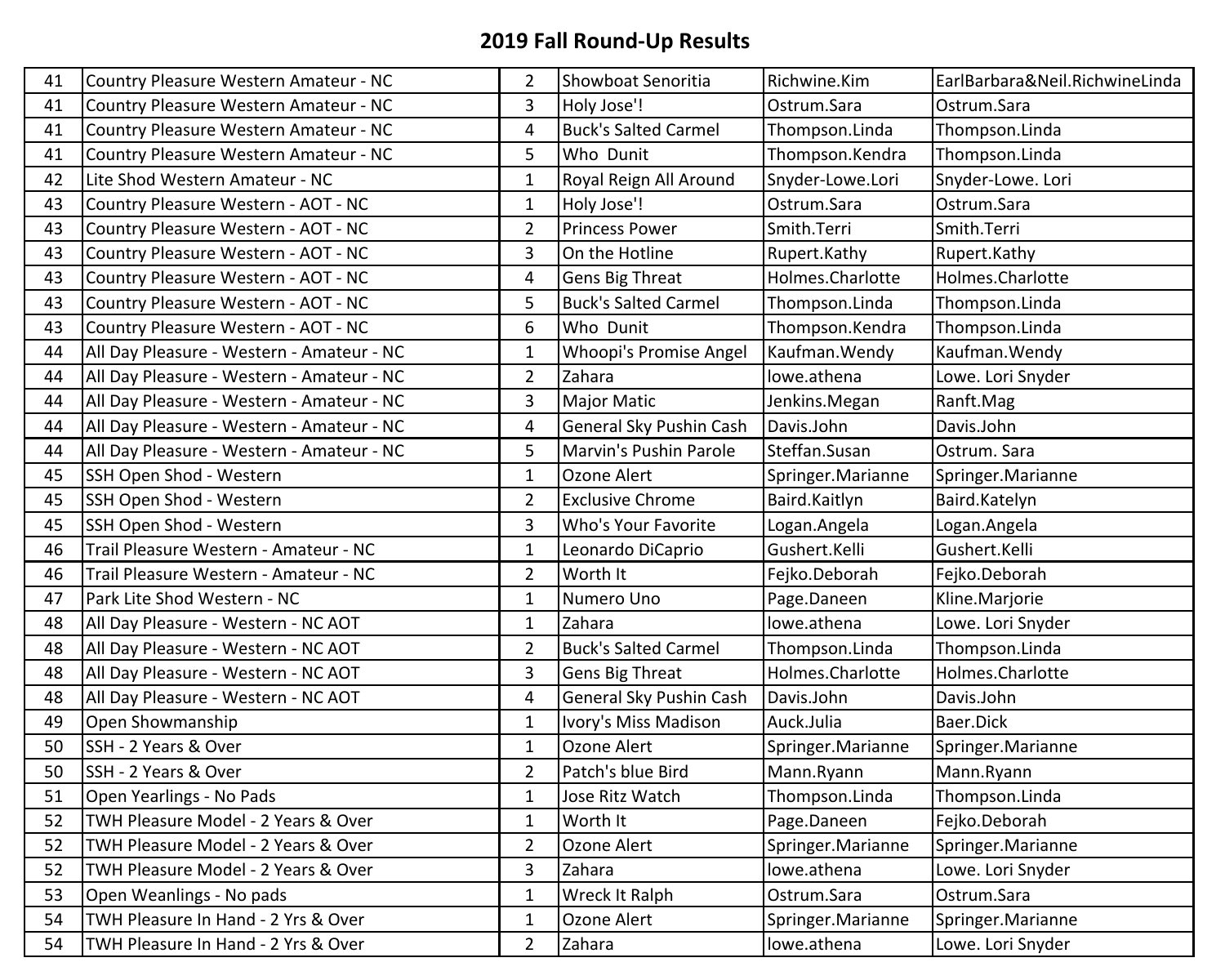| 55 | Youth Weanling & Yearling - Stallions Permitted - No        | $\mathbf{1}$   | Wreck It Ralph              | Mann.Ryann          | Ostrum.Sara               |
|----|-------------------------------------------------------------|----------------|-----------------------------|---------------------|---------------------------|
|    | pads                                                        |                |                             |                     |                           |
| 59 | Planation Pleasure Amateur - NC                             | $\mathbf{1}$   | <b>Extra Classic</b>        | Ranft.Mag           | Ranft.Mag                 |
| 59 | <b>Planation Pleasure Amateur - NC</b>                      | $\overline{2}$ | <b>Stone Cold Bandit</b>    | Springer.Marianne   | SpringerMarianne.RanftMag |
| 60 | Country Pleasure - NC                                       | $\mathbf{1}$   | Rowdy Reward                | potter.jim          | Donaugh.Tina              |
| 61 | Trail Pleasure Amateur - NC                                 | $\mathbf{1}$   | <b>Alexander Hamilton</b>   | Richwine.Kim        | Richwine.Kim              |
| 61 | Trail Pleasure Amateur - NC                                 | $\overline{2}$ | Leonardo DiCaprio           | Gushert.Kelli       | Gushert.Kelli             |
| 61 | Trail Pleasure Amateur - NC                                 | 3              | Rowdy After Dark            | Vann.Pamela         | Vann.Pamela               |
| 62 | Lite Shod 5 & Under Amateur - NC (OT)                       | $\mathbf{1}$   | Royal Reign All Around      | Snyder-Lowe.Lori    | Snyder-Lowe. Lori         |
| 63 | 4 -H Members Youth Pleasure - NC (OT) Open to all           | $\mathbf{1}$   | Ringo                       | Kurtzman.Thalia     | Kurtzman. Thalia          |
|    | gaited<br>4 -H Members Youth Pleasure - NC (OT) Open to all |                |                             |                     |                           |
| 63 | gaited                                                      | $\overline{2}$ | Ivory's Miss Madison        | Auck.Julia          | Baer.Dick                 |
| 64 | Racking Horse Trail Pleasure - English                      | $\mathbf{1}$   | Luxury Item                 | Messersmith.Amy     | Messersmith.Amy           |
| 65 | All Day Pleasure - AOT - NC (OT)                            | $\mathbf{1}$   | <b>Buck's Salted Carmel</b> | Thompson.Kendra     | Thompson.Linda            |
| 65 | All Day Pleasure - AOT - NC (OT)                            | $\overline{2}$ | Zahara                      | lowe.athena         | Lowe. Lori Snyder         |
| 65 | All Day Pleasure - AOT - NC (OT)                            | 3              | General Sky Pushin Cash     | Davis.John          | Davis.John                |
| 65 | All Day Pleasure - AOT - NC (OT)                            | 4              | Ringo                       | Kurtzman. Thalia    | Kurtzman. Thalia          |
| 67 | Country Pleasure Youth - NC (OT)                            | $\mathbf{1}$   | Ringo                       | Kurtzman. Thalia    | Kurtzman. Thalia          |
| 68 | Trail Pleasure 3 & Under - NC (OT)                          | $\mathbf{1}$   | <b>Special Forces</b>       | potter.jim          | Ranft.Mag                 |
| 68 | Trail Pleasure 3 & Under - NC (OT)                          | $\overline{2}$ | My Midnight Jazz            | Page.Daneen         | Brown.Jennifer            |
| 69 | Lite Shod Open - NC                                         | $\mathbf{1}$   | A Plause                    | Sberna.Melanie      | Stables.SherriSzucs       |
| 70 | <b>Stick Horse</b>                                          | $\mathbf{1}$   | <b>Stick Horse</b>          | Messersmith.Isabell | Rider.Stick               |
| 70 | <b>Stick Horse</b>                                          | $\mathbf{1}$   | <b>Stick Horse</b>          | Ostrum.Addy         | Rider.Stick               |
| 70 | <b>Stick Horse</b>                                          | $\mathbf{1}$   | <b>Stick Horse</b>          | Auck.Julia          | Rider.Stick               |
| 70 | <b>Stick Horse</b>                                          | $\mathbf{1}$   | <b>Stick Horse</b>          | Burgett.Bristol     | Rider.Stick               |
| 71 | Park Lite Shod - Amateur - NC                               | $\mathbf{1}$   | Numero Uno                  | Kline.Majorie       | Kline.Marjorie            |
| 72 | TWH Youth Pleasure - 8 & Under, NC (OT) - all<br>divisions  | $\mathbf{1}$   | <b>Walkin Nine to Five</b>  | Ostrum.Addy         | Ostrum.Sara               |
| 72 | TWH Youth Pleasure - 8 & Under, NC (OT) - all<br>divisions  | $\overline{2}$ | Stormy's Claim to Fame      | mapus.claire        | Mapus. Hannah & James     |
| 74 | Trail Pleasure - NC                                         | $\mathbf{1}$   | <b>Alexander Hamilton</b>   | Richwine.Kim        | Richwine.Kim              |
| 74 | <b>Trail Pleasure - NC</b>                                  | $\overline{2}$ | Off The Clock               | potter.jim          | Donaugh.Tina              |
| 74 | Trail Pleasure - NC                                         | 3              | Worth It                    | Page.Daneen         | Fejko.Deborah             |
| 75 | Country Pleasure - 3 Gait (OT)                              | $\mathbf{1}$   | <b>Princess Power</b>       | Smith.Terri         | Smith.Terri               |
| 76 | Plantation & Park Lite Shod Youth - NC (OT)                 | $\mathbf{1}$   | Walkin Nine to Five         | Mann.Ryann          | Ostrum.Sara               |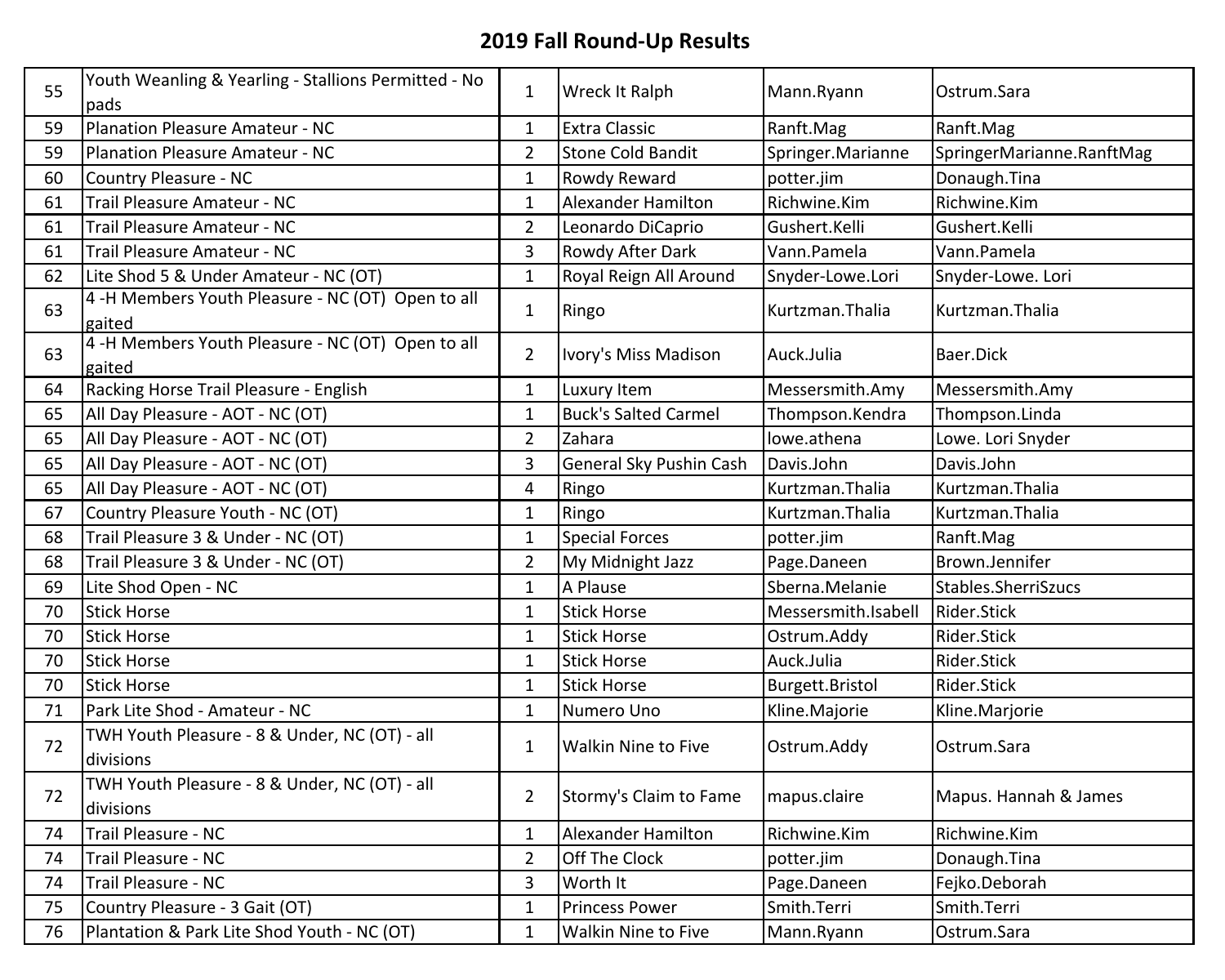| 78 | All Day Pleasure - Amateur - NC                  | $\mathbf 1$             | Zahara                        | lowe.athena         | Lowe. Lori Snyder         |
|----|--------------------------------------------------|-------------------------|-------------------------------|---------------------|---------------------------|
| 78 | All Day Pleasure - Amateur - NC                  | $\overline{2}$          | <b>Whoopi's Promise Angel</b> | Kaufman. Wendy      | Kaufman. Wendy            |
| 78 | All Day Pleasure - Amateur - NC                  | $\mathsf 3$             | <b>Buck's Salted Carmel</b>   | Thompson.Kendra     | Thompson.Linda            |
| 78 | All Day Pleasure - Amateur - NC                  | $\pmb{4}$               | Rhythm N Jazz                 | stokes.jillian      | Stokes. Jillian & Aaron   |
| 78 | All Day Pleasure - Amateur - NC                  | 5                       | Ringo                         | Kurtzman.Thalia     | Kurtzman.Thalia           |
| 78 | All Day Pleasure - Amateur - NC                  | 6                       | General Sky Pushin Cash       | Swackhammer.Natal   | Davis.John                |
| 79 | Country Pleasure - AOT - NC                      | $\mathbf 1$             | On the Hotline                | Rupert.Kathy        | Rupert.Kathy              |
| 79 | Country Pleasure - AOT - NC                      | $\overline{2}$          | Holy Jose'!                   | Ostrum.Sara         | Ostrum.Sara               |
| 79 | Country Pleasure - AOT - NC                      | $\overline{3}$          | <b>Buck's Salted Carmel</b>   | Thompson.Linda      | Thompson.Linda            |
| 80 | Racking Horse Country Pleasure English           | $\mathbf{1}$            | Ozone Alert                   | potter.jim          | Springer.Marianne         |
| 80 | Racking Horse Country Pleasure English           | $\overline{2}$          | Luxury Item                   | Messersmith.Amy     | Messersmith.Amy           |
| 80 | Racking Horse Country Pleasure English           | 3                       | <b>Whoops Shadaisy</b>        | Janisch.Matthew     | Janisch.Matthew           |
| 81 | Plantation Pleasure Open - NC                    | $\mathbf 1$             | <b>Extra Classic</b>          | Ranft.Mag           | Ranft.Mag                 |
| 81 | Plantation Pleasure Open - NC                    | $\overline{2}$          | Yardley                       | potter.jim          | Ranft.Mag                 |
| 81 | Plantation Pleasure Open - NC                    | $\overline{\mathbf{3}}$ | Stone Cold Bandit             | Springer.Marianne   | SpringerMarianne.RanftMag |
| 82 | TWH Youth Pleasure - 11 & Under- NC (OT) - all   | $\mathbf{1}$            | <b>Walkin Nine to Five</b>    | Ostrum.Addy         | Ostrum. Sara              |
|    | divisions                                        |                         |                               |                     |                           |
| 82 | TWH Youth Pleasure - 11 & Under- NC (OT) - all   | $\overline{2}$          | Ivory's Miss Madison          | Auck.Julia          | Baer.Dick                 |
|    | divisions                                        |                         |                               |                     |                           |
| 82 | TWH Youth Pleasure - 11 & Under- NC (OT) - all   | 3                       | Stormy's Claim to Fame        | mapus.claire        | Mapus. Hannah & James     |
|    | divisions                                        |                         |                               |                     |                           |
| 83 | SSH Trail Pleasure - English                     | $\mathbf{1}$            | Patch's blue Bird             | Mann.Ryann          | Mann.Ryann                |
| 84 | Country Pleasure - MOWAH/WHAO Members -          | $1\,$                   | <b>Princess Power</b>         | Smith.Terri         | Smith.Terri               |
|    | Amateur - NC (OT)                                |                         |                               |                     |                           |
| 84 | Country Pleasure - MOWAH/WHAO Members -          | $\overline{2}$          | Stormy's Claim to Fame        | Mapus.Hannah        | Mapus. Hannah & James     |
|    | Amateur - NC (OT)                                |                         |                               |                     |                           |
| 85 | Lite Shod 3 & Under - NC (OT)                    | $\mathbf{1}$            | Royal Reign All Around        | Snyder-Lowe.Lori    | Snyder-Lowe. Lori         |
| 87 | All Day Pleasure - 5 & Under - Amateur - NC (OT) | $\mathbf 1$             | <b>Buck's Salted Carmel</b>   | Thompson.Linda      | Thompson.Linda            |
| 88 | Open Leadline - 10 & Under                       | $\mathbf 1$             | The Girl's Knight Out         | Burgett.Bristol     | Burgette.Kayla&Bryce      |
| 88 | Open Leadline - 10 & Under                       | $\mathbf{1}$            | Holy Jose'!                   | Ostrum.Addy         | Ostrum.Sara               |
| 88 | Open Leadline - 10 & Under                       | $\mathbf 1$             | Luxury Item                   | Messersmith.Isabell | Messersmith.Amy           |
| 89 | Lite Shod Amateur - NC                           | $\mathbf 1$             | Royal Reign All Around        | Snyder-Lowe.Lori    | Snyder-Lowe. Lori         |
| 90 | Trail Pleasure - 5 & Under - NC                  | $\mathbf 1$             | My Midnight Jazz              | Brown.Jennifer      | Brown.Jennifer            |
| 90 | Trail Pleasure - 5 & Under - NC                  | $\overline{2}$          | <b>Special Forces</b>         | potter.jim          | Ranft.Mag                 |
| 91 | All Day Pleasure - Youth - NC (OT)               | $\mathbf 1$             | Ivory's Miss Madison          | Auck.Julia          | Baer.Dick                 |
| 92 | Country Pleasure AOT - NC (OT)                   | $\mathbf{1}$            | On the Hotline                | Rupert.Kathy        | Rupert.Kathy              |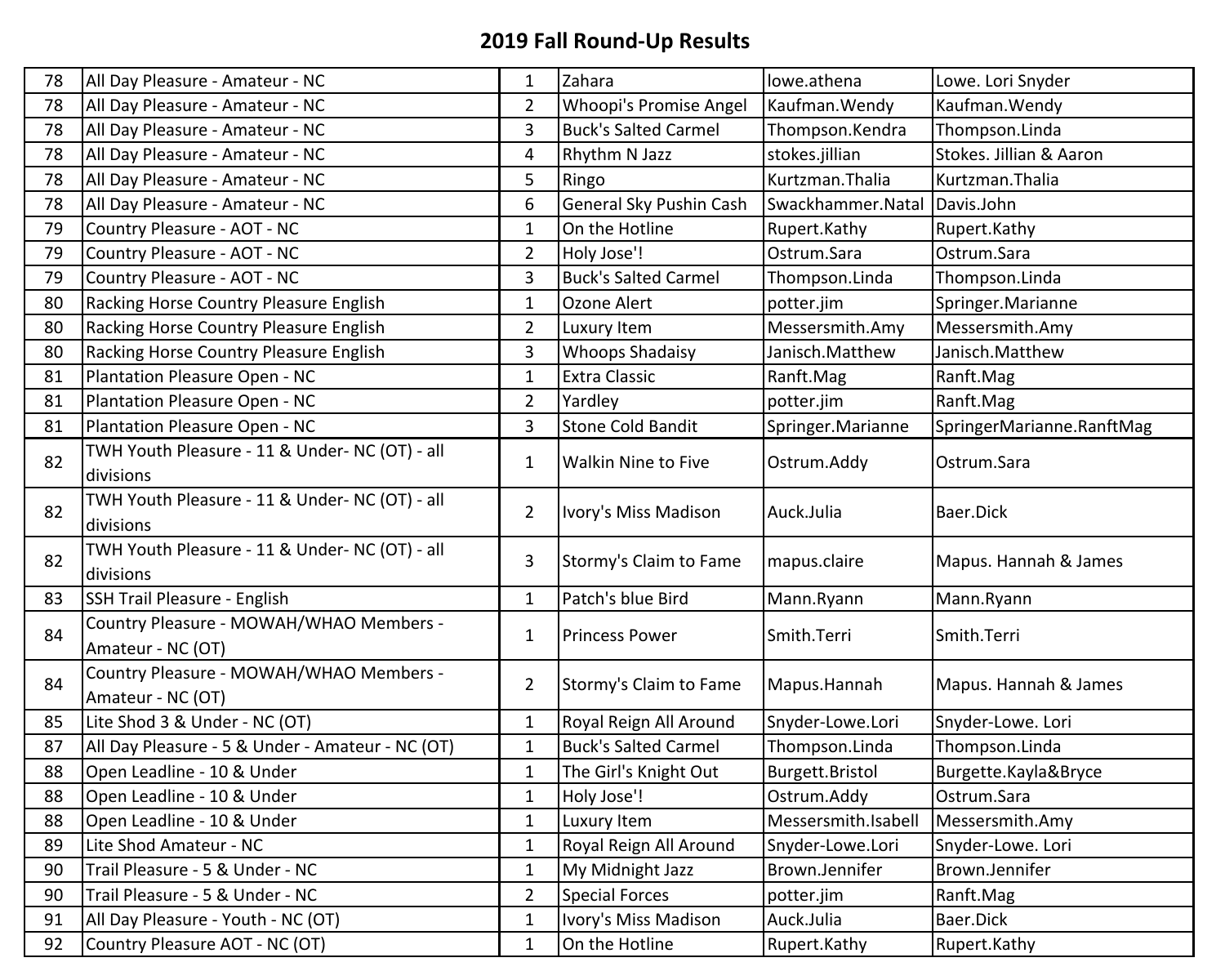| 92  | Country Pleasure AOT - NC (OT)                           | $\overline{2}$ | <b>Princess Power</b>       | Smith.Terri       | Smith.Terri               |
|-----|----------------------------------------------------------|----------------|-----------------------------|-------------------|---------------------------|
| 92  | Country Pleasure AOT - NC (OT)                           | 3              | Holy Jose'!                 | Ostrum.Sara       | Ostrum.Sara               |
| 93  | All Day Pleasure - 3 Gait (OT)                           | $\mathbf 1$    | Zahara                      | Snyder-Lowe.Lori  | Lowe. Lori Snyder         |
| 94  | Trail Pleasure AOT- NC                                   | $\mathbf{1}$   | Leonardo DiCaprio           | Gushert.Kelli     | Gushert.Kelli             |
| 95  | SSH Open Shod - English                                  | $\mathbf 1$    | Ozone Alert                 | Springer.Marianne | Springer.Marianne         |
| 95  | SSH Open Shod - English                                  | $\overline{2}$ | Patch's blue Bird           | Mann.Ryann        | Mann.Ryann                |
| 97  | Country Pleasure - 5 & Under Amateur - NC (OT)           | $\mathbf 1$    | <b>Buck's Salted Carmel</b> | Thompson.Linda    | Thompson.Linda            |
| 98  | All Day Pleasure MOWHA/WHAO members -<br>Amateur NC (OT) | $\mathbf 1$    | Major Matic                 | Jenkins.Megan     | Ranft.Mag                 |
| 98  | All Day Pleasure MOWHA/WHAO members -<br>Amateur NC (OT) | $\overline{2}$ | Zahara                      | lowe.athena       | Lowe. Lori Snyder         |
| 98  | All Day Pleasure MOWHA/WHAO members -<br>Amateur NC (OT) | 3              | <b>Buck's Salted Carmel</b> | Thompson.Linda    | Thompson.Linda            |
| 98  | All Day Pleasure MOWHA/WHAO members -<br>Amateur NC (OT) | 4              | Rhythm N Jazz               | stokes.jillian    | Stokes. Jillian & Aaron   |
| 100 | Costume Class - NC (OT)                                  | $\mathbf{1}$   | Ivory's Miss Madison        | Auck.Julia        | Baer.Dick                 |
| 100 | Costume Class - NC (OT)                                  | $\overline{2}$ | The Girl's Knight Out       | Burgett.Bristol   | Burgette.Kayla&Bryce      |
| 102 | Trail Pleasure NC Championship (OT)                      | $\mathbf{1}$   | Off The Clock               | potter.jim        | Donaugh.Tina              |
| 102 | Trail Pleasure NC Championship (OT)                      | $\mathbf 2$    | Alexander Hamilton          | Richwine.Kim      | Richwine.Kim              |
| 102 | Trail Pleasure NC Championship (OT)                      | 3              | Worth It                    | Page.Daneen       | Fejko.Deborah             |
| 103 | Racking Horse Country Pleasure Championship (OT)         | $\mathbf 1$    | Ozone Alert                 | potter.jim        | Springer.Marianne         |
| 103 | Racking Horse Country Pleasure Championship (OT)         | $\overline{2}$ | <b>Whoops Shadaisy</b>      | Janisch.Matthew   | Janisch.Matthew           |
| 103 | Racking Horse Country Pleasure Championship (OT)         | 3              | Luxury Item                 | Messersmith.Amy   | Messersmith.Amy           |
| 104 | Lite Shod Amateur NC Championship (OT)                   | $\mathbf 1$    | Royal Reign All Around      | lowe.athena       | Snyder-Lowe. Lori         |
| 105 | TWH Youth Pleasure NC Championship (OT)                  | $\mathbf{1}$   | Ivory's Miss Madison        | Auck.Julia        | Baer.Dick                 |
| 106 | Plantation Pleasure Amateur NC Championship (OT)         | $\mathbf 1$    | <b>Extra Classic</b>        | Kaufman. Wendy    | Ranft.Mag                 |
| 106 | Plantation Pleasure Amateur NC Championship (OT)         | $\overline{2}$ | <b>Stone Cold Bandit</b>    | Springer.Marianne | SpringerMarianne.RanftMag |
| 107 | All Day Pleasure NC Championship (OT)                    | $\mathbf 1$    | Whoopi's Promise Angel      | Kaufman. Wendy    | Kaufman. Wendy            |
| 107 | All Day Pleasure NC Championship (OT)                    | $\overline{2}$ | Major Matic                 | Jenkins.Megan     | Ranft.Mag                 |
| 107 | All Day Pleasure NC Championship (OT)                    | $\overline{3}$ | Zahara                      | lowe.athena       | Lowe. Lori Snyder         |
| 108 | Open Weanling Championship                               | $\mathbf 1$    | Wreck It Ralph              | Ostrum.Sara       | Ostrum.Sara               |
| 109 | SSH Open Shod Championship (OT)                          | $\mathbf{1}$   | Ozone Alert                 | Springer.Marianne | Springer.Marianne         |
| 110 | Park Lite Shod NC Championship (OT)                      | $\mathbf 1$    | Whoopi's Elite Coin         | potter.jim        | Eakin.Nancy               |
| 110 | Park Lite Shod NC Championship (OT)                      | $\overline{2}$ | Numero Uno                  | Page.Daneen       | Kline.Marjorie            |
| 111 | Lite Shod NC Championship (OT)                           | $\mathbf 1$    | A Plause                    | Sberna.Melanie    | Stables.SherriSzucs       |